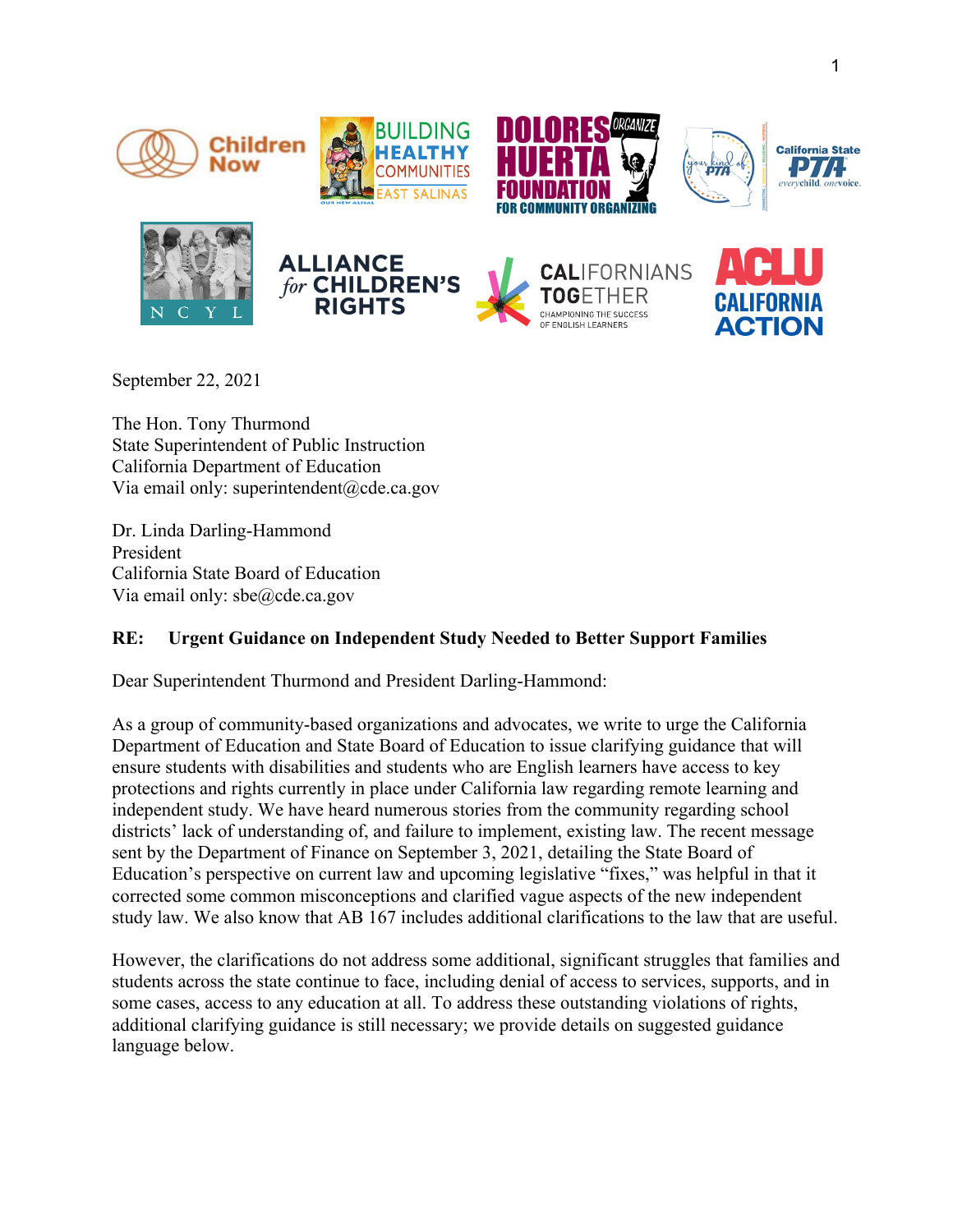## **First, we would like to share some themes summarizing the concerning stories we have heard from the community over the past month, from counties in the Bay Area, Central Valley, Central Coast and Southern California:**

- Families are generally not learning about their rights to independent study as a form of remote learning, and students with disabilities are particularly being discouraged from exploring that option.
- Students enrolled in bilingual programs are told that bilingual support/instruction is not available through independent study. When independent study consists of packets of materials and minimal contact with teachers and peers, there is no context for English language development (ELD).
- Districts are stating that students with disabilities will not qualify for independent study unless the parent/guardian waives the student's right to a Free Appropriate Public Education (FAPE). This constitutes discrimination based on disability.
- Districts are declining to expedite Individualized Education Program (IEP) meetings or to amend IEPs without such meetings when families request independent study based on their student's health risk. Because of these delays, students are missing many days of instruction and are typically receiving none of their required special education services during this time. Students are counted absent during these days with no interim instruction and have been threatened with truancy or SARB referrals.
	- In one case, a student with disabilities exiting a court school was not enrolled in school for more than a month because the receiving district would not convene a timely IEP meeting to change his placement to independent study. He received no appropriate interim education options.
- When IEP meetings are finally held, districts are:
	- Only offering in-person special education services, regardless of a student's stated health risk and request for independent study, or
	- Telling parents their two options are to either waive the student's right to FAPE so services can be reduced or send them to school in-person, despite the health risks.
		- Service reductions have particularly occurred when students require group-based, academic supports, or 1:1 aide services.

While we are struggling, as advocates, to support the families and organizations from whom we have received calls, there are surely many other parents/guardians who do not have advocates supporting them. They are thus even more unlikely to have their education rights acknowledged or protected.

## **Therefore, we urge you to issue clear guidance stating the following, which are in alignment with current state and federal law:**

- 1) Districts cannot issue informal or formal policy statements that students with disabilities are generally unsuited to receive FAPE through independent study, as this would constitute discrimination based on their disability.
- 2) Districts cannot coerce or require parents/guardians of students with disabilities to waive the student's right to FAPE, in whole or in part, as a condition of enrollment in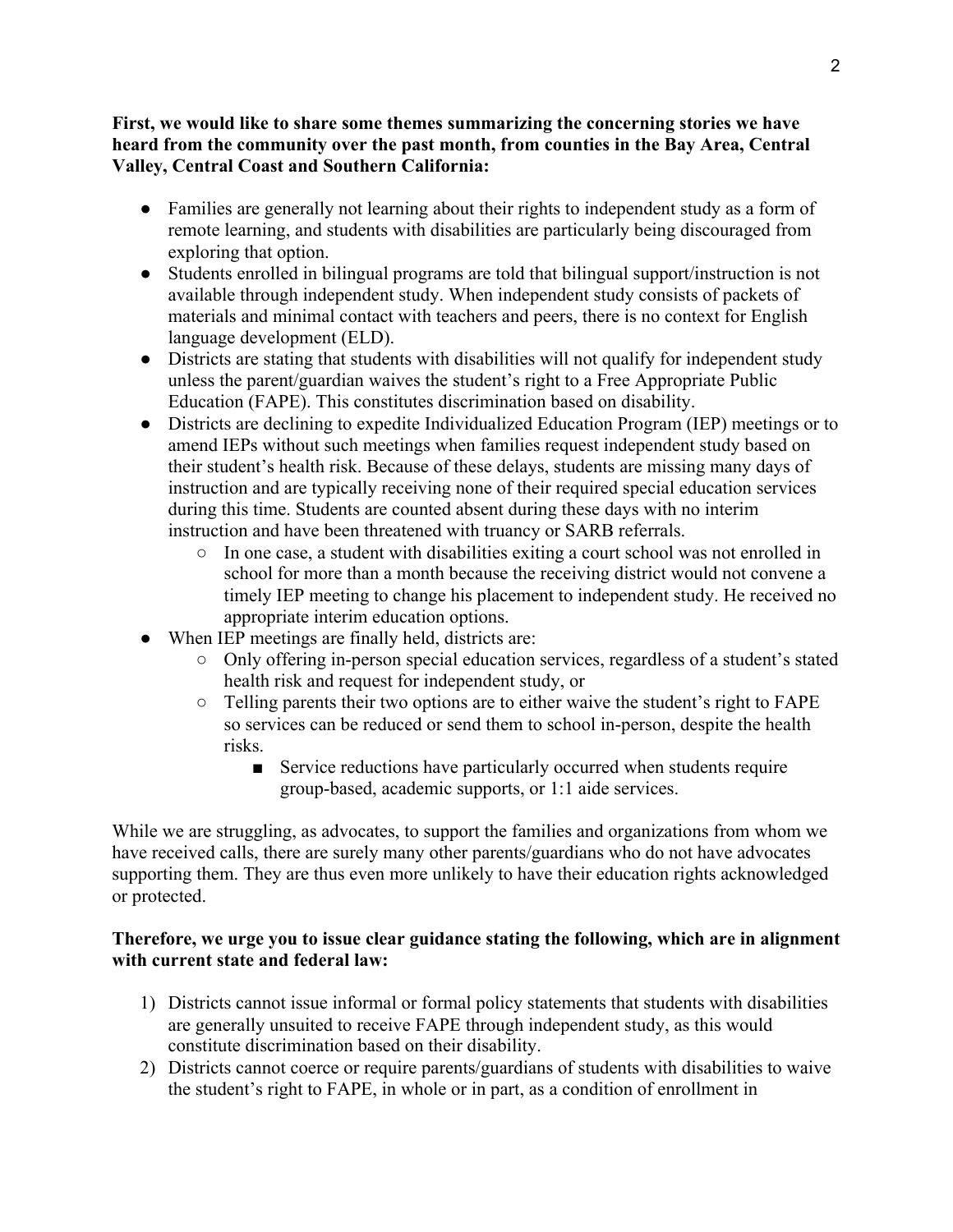independent study.

- 3) LEAs cannot make a single offer of FAPE that requires the student to attend in-person only.
- 4) AB 130/167 does not waive the obligations of districts to abide by federal special education law, including offering specially designed instruction outside of the independent study framework to meet the needs of students with disabilities who cannot attend school in person because of health risks.
- 5) Districts should ensure English learners receive both designated and integrated instruction in English language development, including assessment of English language proficiency, support to access curriculum, and, as applicable, support for dual language learning. Districts need to know that providing designated and integrated English language development is a legal mandate regardless of context for delivery of instruction.
- 6) Districts must share and implement required written procedures with parents/guardians, especially those with limited internet access and in the language spoken by the parents/guardians for those who are monolingual.
- 7) Districts should not penalize students who miss instructional time because of the district's delay in informing them about or enrolling them in independent study - for example, with truancy violations or SARB referrals. If the delay is caused by the district's delay, students should receive compensatory services for those missed.

We are looking forward to the time when all of our students can be back in school in-person. However, the continuing COVID-19 pandemic gives many families no choice but to opt their children out of full in-person instruction. We urge the CDE and SBE to issue guidance that will empower and support school districts in providing as much assistance as possible to families and students - including but not limited to students with disabilities and English learners - who are navigating these education options.

Thank you for your attention to these urgent concerns from our community members. Please contact Atasi Uppal,  $\frac{\text{augpal}(a)}{\text{eval}(a)}$  authors or Samantha Tran,  $\frac{\text{stran}(a)}{\text{eval}(a)}$ childrennow.org, if you are available to discuss these matters further.

Sincerely,

Kathy Sher, Legislative Attorney ACLU California Action

Kristin Power, VP, Policy & Advocacy Alliance for Children's Rights

Alma Cervantes, Regional Education Equity Manager Building Healthy Communities - Monterey

Carol Green, President California State PTA

Martha Hernandez, Executive Director Californians Together

Samantha Tran, Senior Managing Director, Education Policy Children Now

Ashley De La Rosa Education Policy Director Dolores Huerta Foundation

Atasi Uppal, Senior Policy Attorney National Center for Youth Law